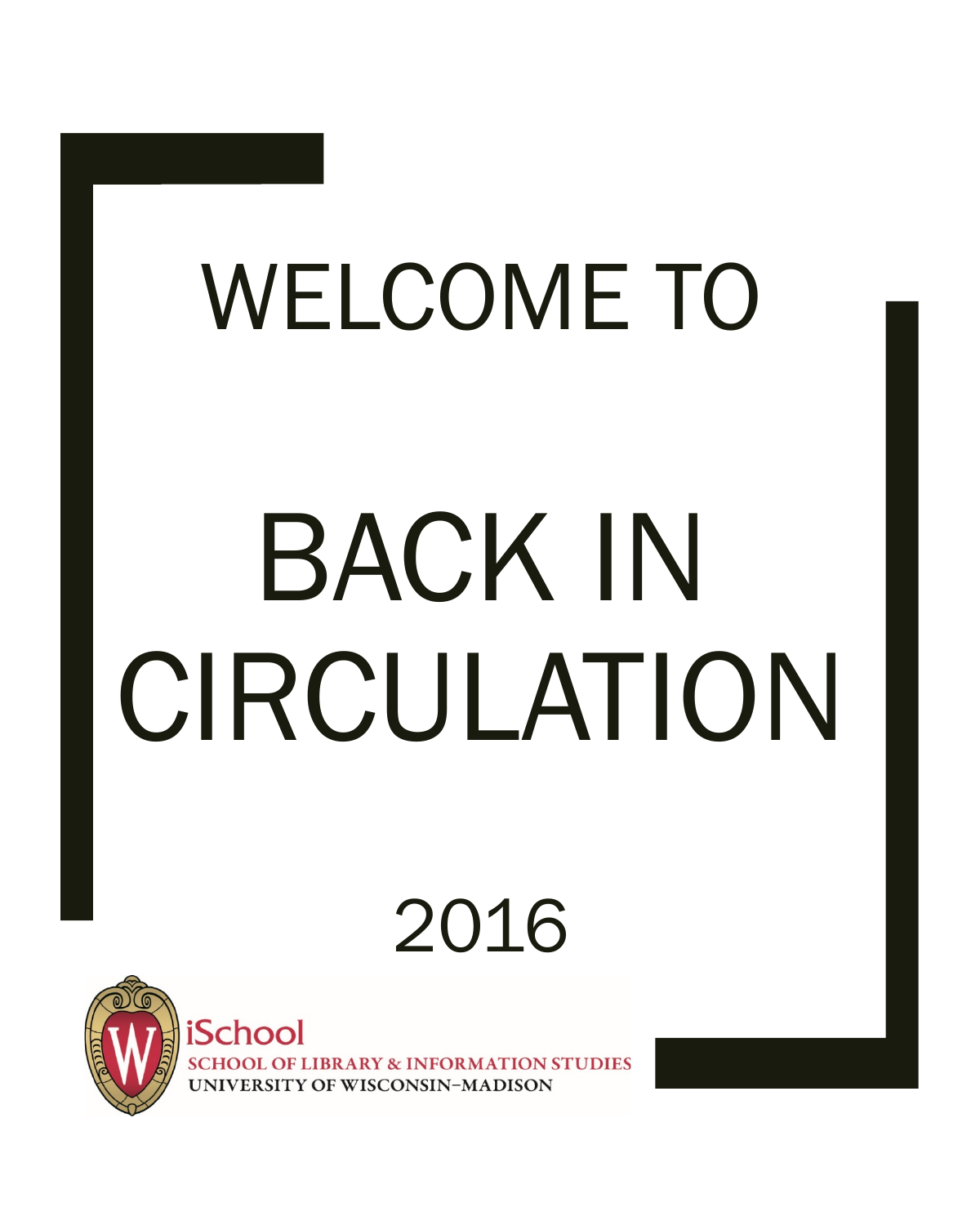

**Monday, October 10**

**Room 325/326**

**8:00 Registration** 

**8:45 Opening Remarks** 

# **9:00-10:00 a.m. Keynote Presentation**

#### **Access + Services: Putting Users First in Practice**

Access Services staff are, for most users, the face of the library. Every day, you and your frontline staff create and support crucial connections between the many parts of library operations that intersect at the circulation desk: collections, patrons, information, services, facilities and policies. Sometimes, all these things work together to create a great user experience … and sometimes, they don't. In this keynote, Courtney Greene McDonald will focus on simple, practical ideas to empower you and your staff to bring the best out of whatever the day brings you.



**Courtney Greene McDonald** is Head of the Discovery & Research Services department at the Indiana University Bloomington Libraries. She has presented and written on a variety of topics, most recently on user experience and discovery. Her second book, *Putting the User First: 30 Strategies for Transforming Library Services* (ACRL), was published in 2014. Courtney earned her Master of Library Science degree, as well as a BA in English and Journalism, from Indiana University-Bloomington, and holds a Master of Science in Human-Computer Interaction from DePaul University in Chicago. Find her on Twitter: @xocg

**10:00-10:15 Break with refreshments**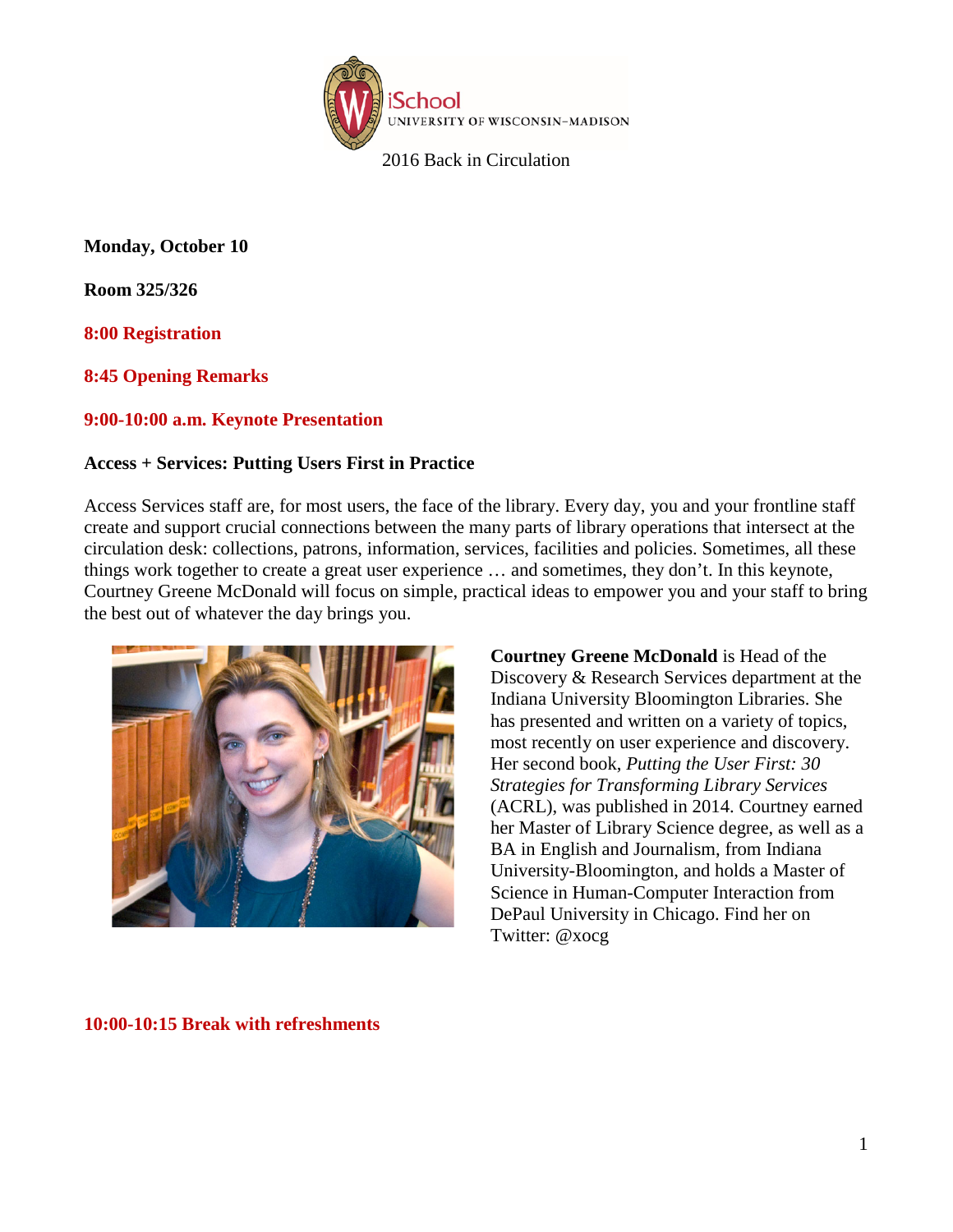

# **10:15-11:15 Concurrent Sessions**

# **Room 309: Automatically Yours! Renewals Made Simple**

Have you been wondering how the whole auto-renewal of patron library cards and library materials actually works? Let us tell you how we implemented both of these renewal processes which have thrilled our patrons, saved staff time and elevated patron service. Sounds too good to be true? We were amazed at the ease of implementing these patron friendly processes and the positive feedback from patrons and local press. We will share examples of our marketing materials and auto-renewal verbiage used in email and printed communications to our patrons. We will provide access to materials that will clearly lay out the steps needed for implementation addressing questions, concerns and outcomes.

**Presenters: Christine Lees** works as the Assistant Circulation Manager at St. Charles Public Library and **Kate Cobo** works as the Customer Services Manager at Geneva Public Library District.

# **Room 325/326: Turnover, Turmoil, and Training….Oh My!**

Turnover is an inevitable part of life in Circulation, and with that turnover comes all the fun of the hiring process. 2014 was a year with an exceptionally high amount of turnover at the Mount Prospect Public Library, causing us to examine our training process. Recognizing that the underlying training structure was already very strong, we sought to improve upon a system that was already there, making it even stronger. MPPL has been using this new training program for about a year, and it has made a world of difference with new staff! We will share our training missteps with you, and how they led us to a program that has not only made training so much easier, but has strengthened our department as a team.

**Presenters: Janine Sarto** is the Head of Circulation Services and **Samantha Chiappone** is the Assistant Head of Circulation Services at the Mount Prospect (IL) Public Library.

# **Room DE335: The Ten Commandments of Circulation**

As academic libraries require the use of student employees to keep the library open, student employees are often the first or only person a patron interacts with. It is crucial these employees model unparalleled customer service skills in order to increase patronage by the campus community. This session will detail ten "rules" I have compiled that serve as a persistent training tool for staff and student employees at the circulation desk at the Kraemer Family Library on the UCCS campus. These rules provide a framework for providing "value-added" customer service for our patrons. They also offer supervisors a quick reference guide for initiating coaching sessions. Modeled after the list of rules espoused by special agent Leroy Jethro Gibbs from the TV show *NCIS*, these ten quick tips will empower your staff and create outstanding patron experiences without fail.

**Presenter: Jon Hall** is the Circulation Coordinator at the Kraemer Family Library on the campus of the University of Colorado, Colorado Springs.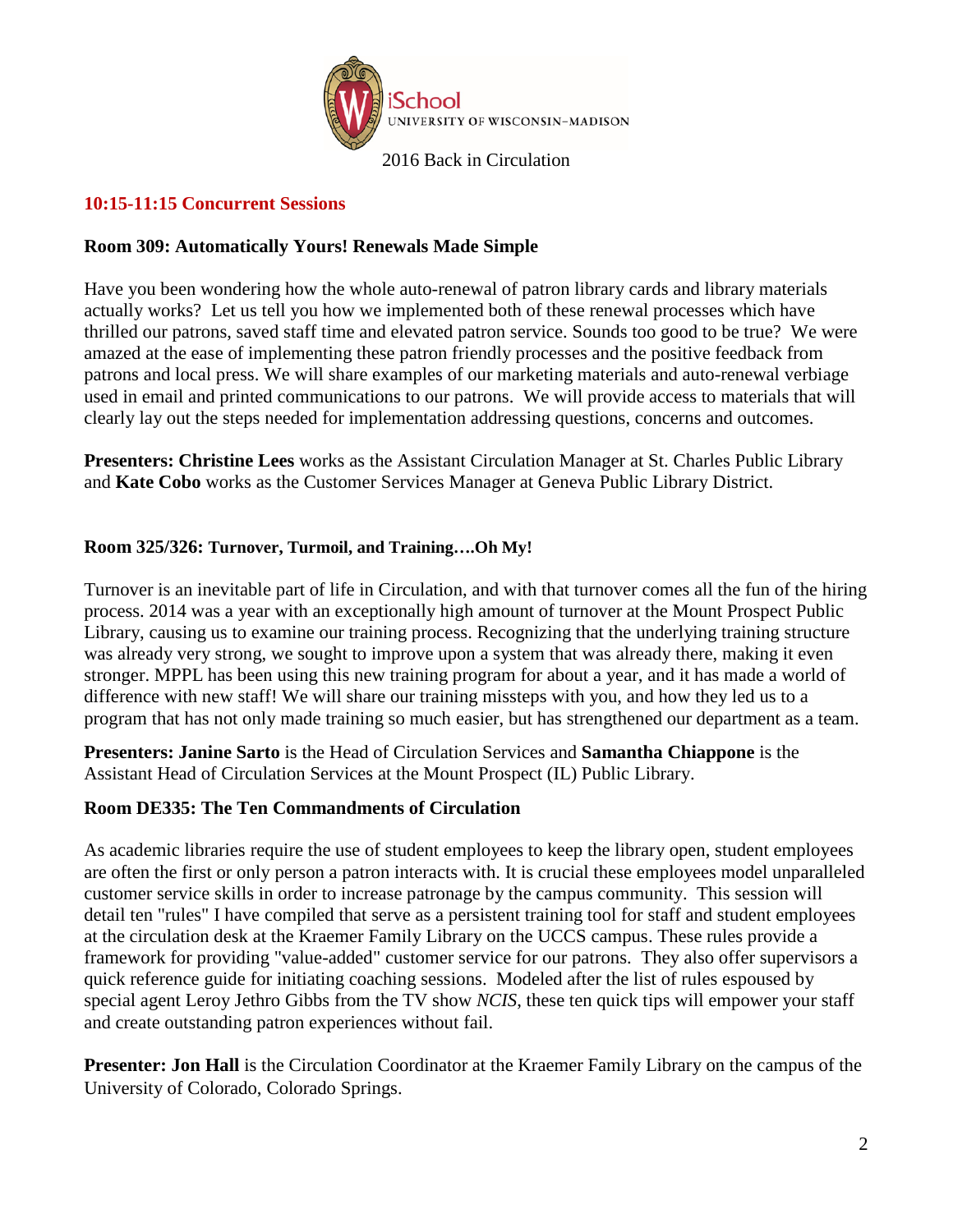

# **11:15-11:30 Break with refreshments**

# **11:30-12:30 Concurrent Sessions**

# **Room 309: Getting Materials Back on the Shelf and People Back in the Door: New ideas to address an old problem**

All libraries struggle with customers who return items late or not at all. How your library addresses this situation makes a big difference for your collection, your library's bottom line, and your customers' ability to use the library successfully. This session will cover evaluation of patrons with troubled accounts – the patterns of use, average outstanding balance, and the library approach to fines and lost items. I will cover different options Ames Public Library considered and implemented and the resulting impact on patrons with debt. Attendees will come away with information that could be used to propose and support their own ideas. Please come and share your innovate measures and how they have helped your library to make a difference.

**Presenter**: **Tracy Briseño** is the Customer Account Services Manager at the Ames (IA) Public Library.

# **Room 325/326: Expanding The Reach of Reference: Training access services staff to provide ready reference at the University of Michigan Library**

The University of Michigan Library has embarked upon on a path to transcend the traditional "reference desk" model by training access services staff in our Operations division to provide ready reference and information service to patrons from any service point. To achieve this, we developed a comprehensive training program that covers the assistance that all service points and staff should be able to provide. We created online modules using survey software Qualtrics to provide accessible training to all of our fulltime, part-time, and student public services staff. In this presentation, we will discuss how and why we designed the training, our efforts to sustain the training for the future, and the challenges we encountered.

**Presentesr: Shannon Moreno** is an Information Resources Assistant at the University of Michigan Library and **Jasmine Pawlicki** is an Onsite User Services and Course Reserves Assistant within the University of Michigan Library Operations department.

**12:30-1:45 Lunch at the Pyle Center, 1st floor**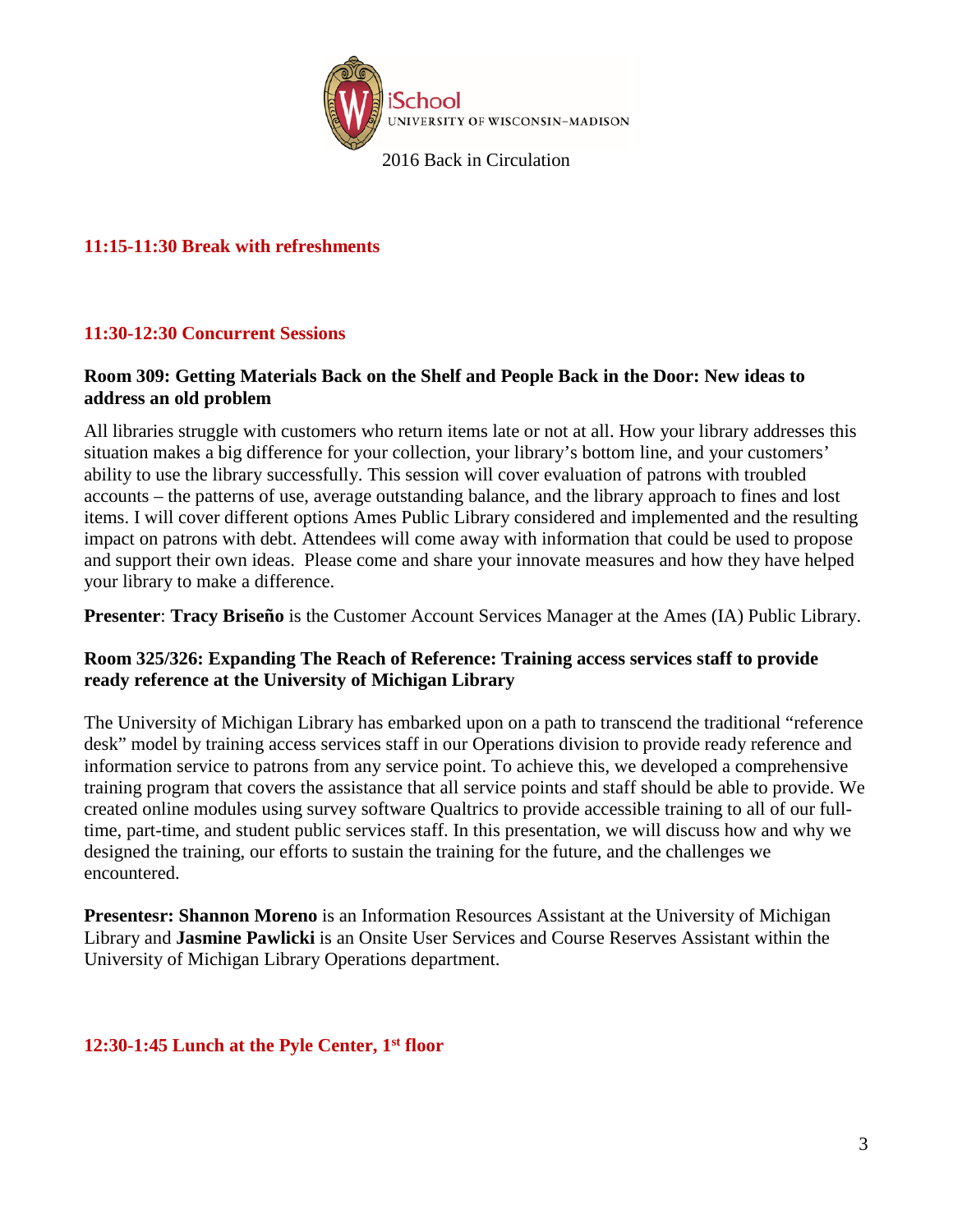

# **1:45-2:45 Concurrent Sessions**

# **Room 309: May the Force be with You: Diversity in the (work) force**

"How do we get a diverse pool of candidates?" This is one of the most common questions that I have received in my short time as the Director of the Office for Diversity, Literacy, and Outreach Services at the American Library Association. It's clear that as a profession we know that we need to be more inclusive and desire to have diverse pools of candidates for each and every job. Libraries have come to understand that equity and diversity in the search process is essential to increasing the diversity of candidate pools. However, a shared commitment to equity and diversity is not always enough to get people applying for position or working together effectively. In this session we will talk about diversity trends in the workforce, recognizing our own biases, and the role management can take in remediating some of these issues.

**Presenter: Jody Gray** is the Director of the Office of Diversity, Literacy, and Outreach Services of the American Library Association.

# **Room DE335: Circulation Policy: The groundwork for patron-friendly service**

Exceptional customer service relies on empowered frontline staff members who can make customer service decisions based on an organization's values rather than its rules. In an effort to bolster its customer service, the St. Joseph County Public Library overhauled its circulation policy to promote flexibility and leniency at the circulation desk. A committee of multi-leveled staff members rewrote the entire policy in just three months. In this session, attendees will learn the circulation policy change process from choosing the committee to implementing the policies for a smooth transition. By the end of the session, attendees will understand how circulation policy relates to customer service and how their library can successfully implement changes.

**Presenter: Lisa O'Brien** is the Manager of Circulation Services at the St. Joseph County (IN) Public Library.

# **Room 325/326: Bouncing Forward, Not Back: Helping your team discover and develop resilience skills for the workplace**

Why is resilience important to library staff? Resilience is defined as a set of skills that allow people to successfully navigate challenging situations and thrive afterwards. Although resilience is often assumed to be an inborn trait, it can be learned, practiced, and cultivated. Access services staff work in an often demanding arena in which some people adapt readily to constant change and workplace challenges, while others struggle to cope. This presentation will discuss a five-level model of resiliency; describe behaviors of resilient people; and explore ways in which we as managers and team leaders can develop our own resilience skills and support our staff to do the same. Participants will evaluate and reflect on their own level of resilience and take away strategies to implement in their own libraries.

**Presenter**: **Anne Schultz** is a part of the Access Services team at the University of New Mexico's University Libraries.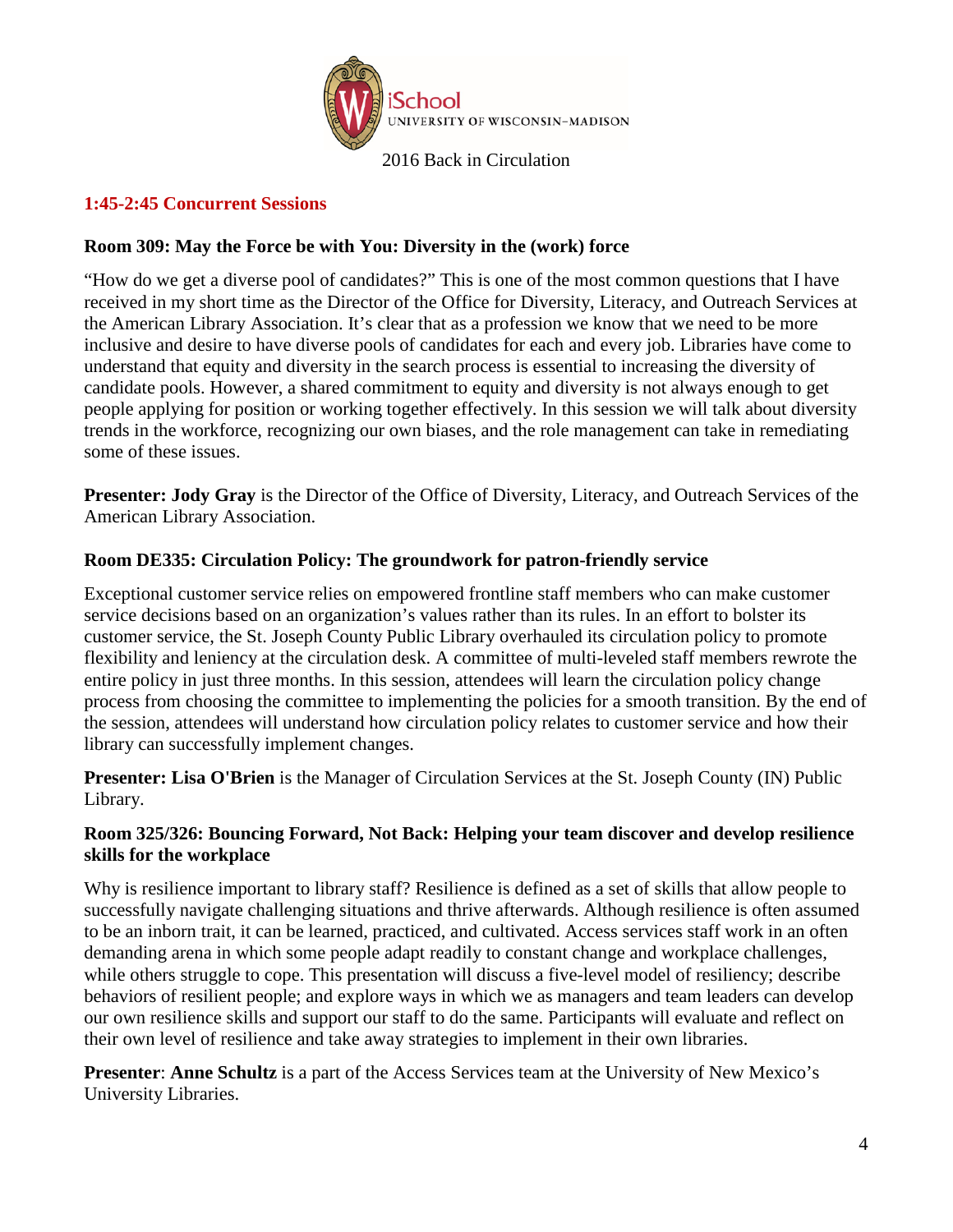

**2:45-3:00 Break with refreshments**

# **3:00-4:00 Concurrent Sessions**

# **Room 309: Creating Baselines of Skill**

Thompson Rivers University Library was interested in expanding the roles of clerks and library technicians. This is a worthwhile goal, but not without effort. We made incorrect assumptions about the basic knowledge of our support staff and a new procedure for inventorying our collection bought the skill deficits into sharp focus. We will talk about the inventory project as a way of examining the challenges of establishing baselines of technical knowledge for our staff. Techniques we used to ensure the staff had the tools to do new tasks will be included. Empowering staff means more than giving them different tasks to do. It means giving them an attitude and the tools to handle new situations. By giving all staff a baseline of skills, we can be confident that they are up to future challenges.

**Presenters: Michael Purcell** is the Systems Librarian and **Katherine Watmough** is the Access and User Services Librarian at Thompson Rivers University in Sunny Kamloops, British Columbia, Canada.

# **Rom 325/326: Putting the Fun in Fines**

To fine or not to fine? That is the question! Join staff from the Lester Public Library as they share several simple and easy ways to turn fines into marketing gems. Black Friday Sales, Scratch Cards, Fables for Fines, Mustache Giveaways, \$5 Forgiveness and more. Your patrons will be begging to pay off their fines!

**Presenters: Terry Ehle** is the Youth Services Librarian and **Chris Hamburg** is the Adult Services Librarian at the Lester Public Library in Two Rivers, WI.

# **Room DE335: Stand Up and Lead or Sit Down: Just do it**

Everyone wants a leadership position, but few know how to manage change. Change can often cause losses in productivity, morale problems, and dysfunctional behavior when there is a lack of communication. Library administrators and leaders must learn how to not only manage change, but also how to manage staff experiencing frustration when faced with significant change. Participants in this workshop will learn: how to recognize and evaluate your leadership style; three skills that are necessary for successful management; tips on how to develop effective supervisor/employee relationships; three things to avoid when leading people; and steps to take when change takes place in the office

**Presenter: Dorothy Hargett** is a Librarian and Head of Access Services, at Regent University Library in Virginia Beach, VA.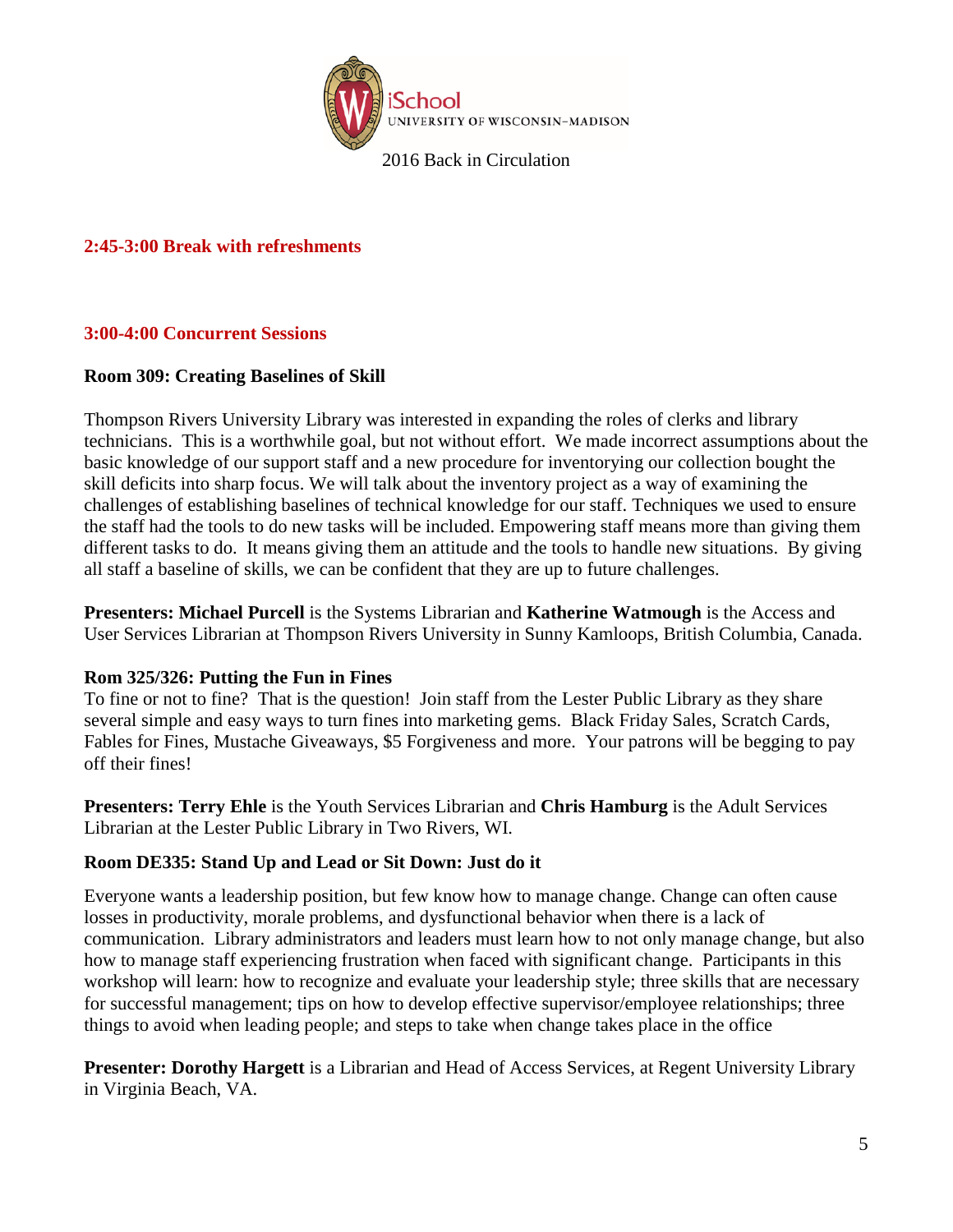

# **4:00-4:15 Break with refreshments**

# **4:15-5:15 Concurrent Sessions**

# **Room 325/326: You can UX Too! Applying User Experience Methods in Circulation**

Your patrons are users. Circulation is an experience. Why not bring user experience strategies to library circulation? User experience design strategies can be used to examine circulation workflows, and you don't have to be a UX expert to put these methods into practice. We'll cover the basics of customer journey mapping, user stories, personas, and A/B testing, and then share our real life experience in sharing these concepts with librarians and staff unfamiliar with traditional UX. You'll leave this session understanding how to apply basic UX techniques to traditional circulation experiences, and how to lead user-centric improvements in your library.

**Presenters**: **Denise Foley** is an Access Services librarian at the University of Michigan Library. **Megan Hartline** is the Head of Access and Public Services at Auraria Library, serving two universities and a community college in downtown Denver.

# **Room 309: Farewell, Dewey! How One Library Implemented a Word Category System**

In the summer of 2013, I read yet another article about a library that had eliminated the Dewey decimal system. After years of discussion, this idea was continually dismissed by our administration. When leadership changed, I suggested a field trip to Grand Rapids, MI, where Dewey had been dropped. All of our department heads made the trek north, and the rest, as they say, is history. In this session, I will share the path that Wells County Public Library took to create and institute the WordWise system. This will include our research into other libraries, the months of meetings to select categories, the process of getting buy-in, and how we relabeled 42,000 volumes. It has been a worthwhile process; one that could inspire other libraries to make the commitment to a monumental change.

**Presenter: Teresa Dustman** is the Circulation Manager at Wells County (IN) Public Library.

# **6:30 Optional Dinner Groups**

Meet at your restaurant and continue the conversation Sign up at **<http://tinyurl.com/circdine>**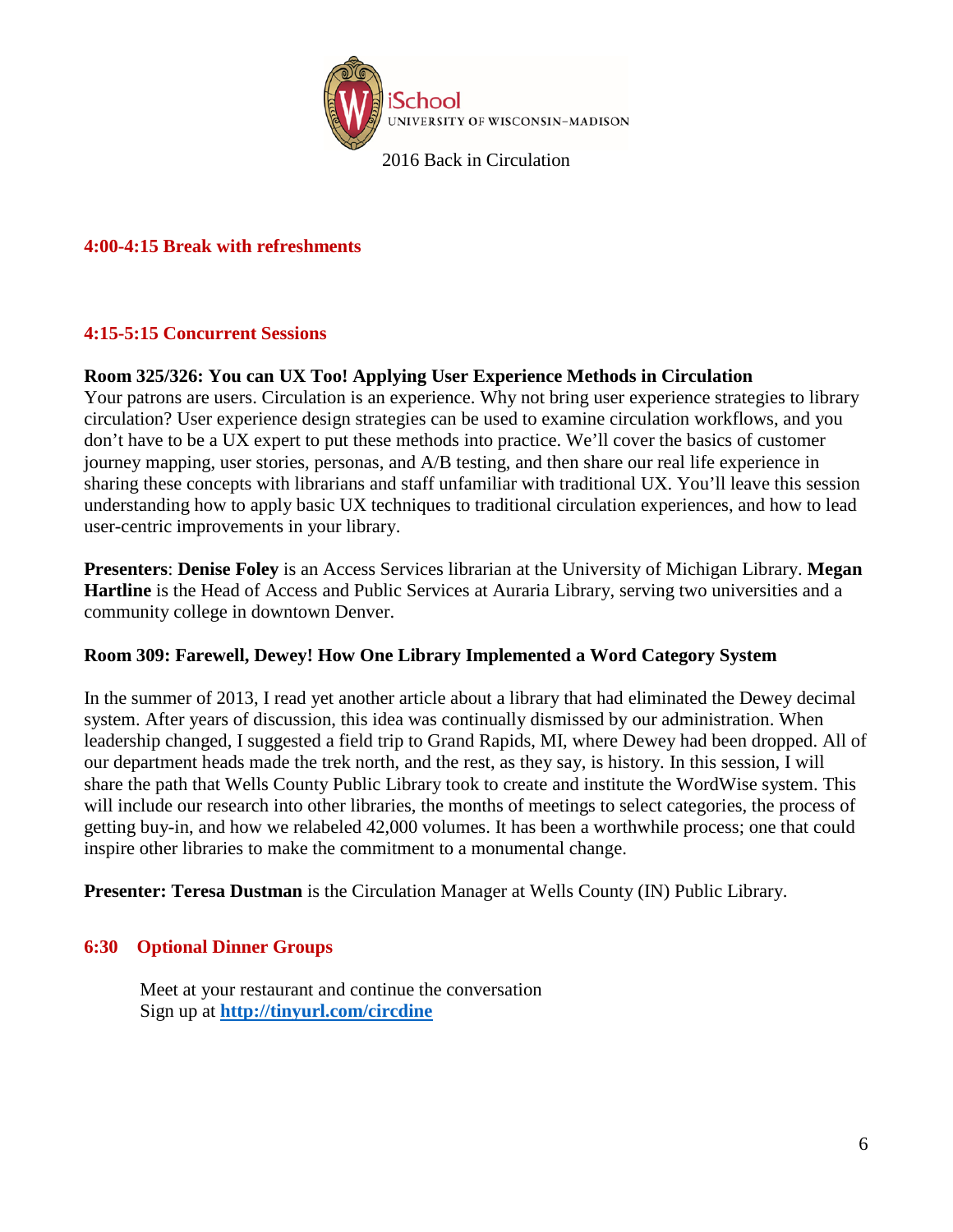

**Tuesday, October 11**

# **8:30-9:00 Refreshments**

# **9:00-10:00 Concurrent Sessions**

# **Room 309: Go Fine-Free and Still Get Your Stuff Back**

Three public libraries in northern Illinois changed the way they approach getting materials back by eliminating overdue fines, and the results have been eye opening. The libraries went fine-free in an effort to remove the financial barrier to service created by charging fines, as well as the negativity and time spent collecting fines. The results of this change have been overwhelming positive. Not only are patrons returning library materials, but they are returning their materials earlier, request wait times have remained steady, and everyone is happier. This presentation shares what information is needed to make the change, the planning involved, procedures and policy implemented by each library, and what to expect once the change is made.

**Presenters: Stephen Territo** is the Head of Circulation at the Vernon Area Public Library District in Lincolnshire, Illinois**. Gary Christopherson** is the Access Services Administrator at the Algonquin Area Public Library in Algonquin, Illinois. **Matt Womack** is the Executive Director for the Ela Area Public Library District in Lake Zurich, Illinois.

# **Room 325/326: Building a Culture of Success from the Inside Out**

Is it possible to increase library usage, improve your patron/user experience, and have a healthy and thriving library staff? Yes! This session provides techniques that can be employed by ALL library employees from frontline staff to upper management. Learn from an assistant director's and an access services manager's perspectives on how to increase circulation, have more satisfied patrons and gain more support from your community. The key is to first focus on improving the culture within the library before taking on ambitious initiatives to encourage increased usage and library support. The best part is you can do this without additional cost! Join us for a lively session that details what the Hancock County Public Library did to reach record circulation, increase patron numbers, and improve the library user experience.

**Presenters: Barbara Roark** is the Assistant Director and **Cody Flood** is the Access Services Manager at the Hancock County Public Library in Greenfield, Indiana.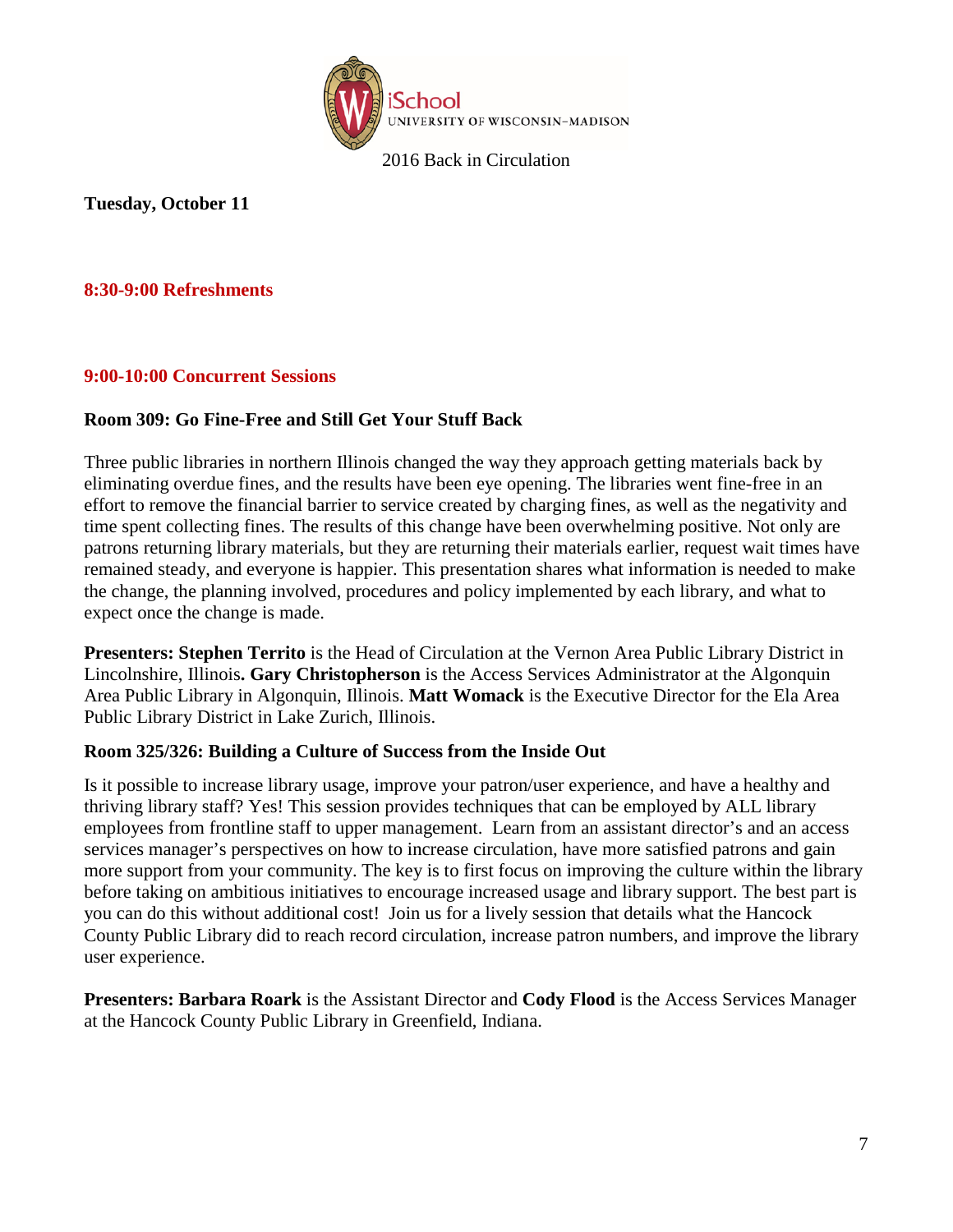

# **Room DE335: Library Space Panel**

# • **Visualizing Library Space Use**

We all know how many bodies come and go through our libraries' gates, but when do they come and where do they go in the library? This presentation describes how by using a unique dataset in RefAnalytics, the library is able to map out use by floor and seating type. Head counts are taken hourly and data is visualized using charts and graphs. Results of the analysis help form policy decisions and it's possible to post stats online to show users available rooms and crowd level. While taking head counts, staff are able to pick up books, straighten furniture, and alert building maintenance to problems. Overall, the statistics give everyone insight into how space use transforms the library into a vibrant community place.

**Presenters: Bethany Sewell** is the Access Services and Reference Librarian and **Andrew D'Apice** is the Head of Circulation at The College of New Jersey.

# • **Study Room Management**

Like many academic libraries, the University of Arkansas Libraries offer study spaces for our students. Prior to January 2016, we offered four checkout-able group rooms and four drop-in individual rooms. The first-come, first-served nature of these rooms, however, made it difficult for students to plan ahead. In addition, we introduced three new high-tech collaboration spaces and knew we needed to find a reservation system to help manage the rooms' use. During the Spring 2016 semester, we rolled out a reservation system. In this presentation, I will discuss the decision process for choosing a room management software including the differences between our ideal functions and what we were able to find. I will talk about the steps involved with set up, patron response and system use, and issues we needed to solve after the initial rollout.

**Presenter: Kathleen Lehman** is the User Experience Librarian at the University of Arkansas, Fayetteville.

**10:00-10:15 Break with refreshments**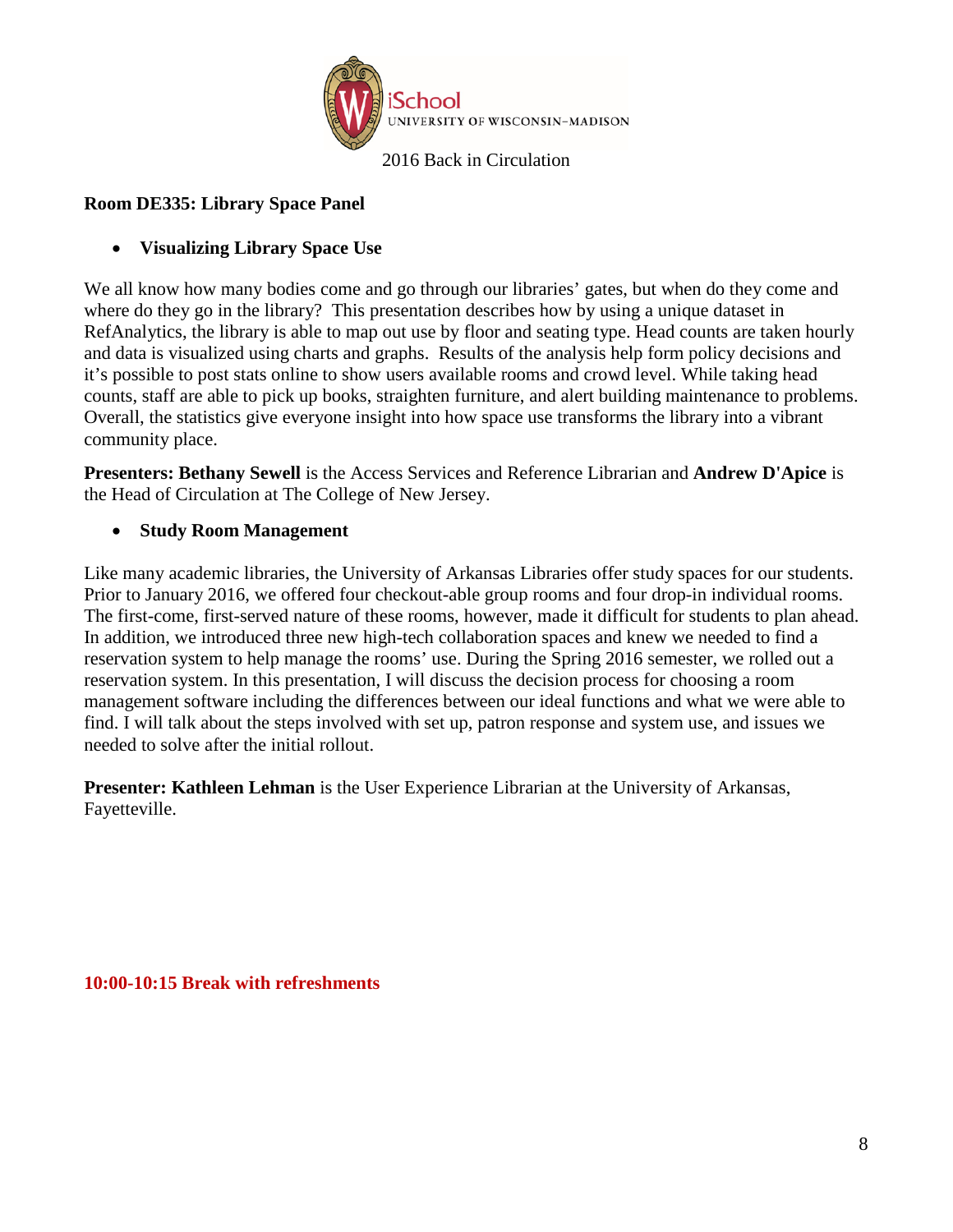

#### **10:15-11:15 Concurrent Sessions**

#### **Room 325/326: Off Your Seat and On Your Feet: Providing good customer service**

What is the definition of "good" customer service? How do personalities, policies and procedures all affect customer services? What are the steps and the "10 commandments" of customer service, and what do we do with those difficult patrons? This session provides answers to those questions and includes aspects of circulation front-line service as well as some readers' advisory services which many small libraries incorporate into their circulation services. The presentation includes some role-playing examples of how to deal with difficult situations, examines the importance of good policies and procedures, and offers practical tips for delivering good customer services in not-so-good circumstances.

Presenter: Maryann Mori is a Consultant with the State Library of Iowa.

#### **Room 309: Inventories Matter: Make managing collections more manageable**

Most libraries, especially those with large collections, avoid inventories due to the scope and complicated nature of the job. The Binghamton University Libraries had never conducted an inventory, citing the overwhelming nature of handling over 2.5 million monographs. However, an opportunity presented itself and with support from the University, the Libraries developed a 4 credit research inventory project. This project produced streamlined workflows staff adopt into their workday, making inventorying manageable. This presentation will discuss the Libraries' experience creating, conducting, and evaluating this project. From its initial proposal, to marketing the project to students, designing the curriculum, and data analysis, this project continues to shed light on possible efficiencies and the measured value of finding missing, rare, and out of place materials.

**Presenter: Nancy Abashian** is the Head of Reader Services and Resource Sharing at Binghamton (NY) University Libraries.

# **11:15-11:30 Break with refreshments**

#### **11:30-12:30 Concurrent Sessions**

#### **Room DE335: Course Reserves: Finding the middle ground**

Traditionally, course reserve requests at the University of Arkansas, Fayetteville Libraries came directly from instructors. A few years ago, we put all the books that the libraries owned and were listed as course materials for that semester on reserve. We found the effort did not pay off in increased circulations. Over the past academic year, we've tried another approach: using a simple, online form on Desk Tracker, we've captured student requests at the service desks for materials that aren't on reserve. From